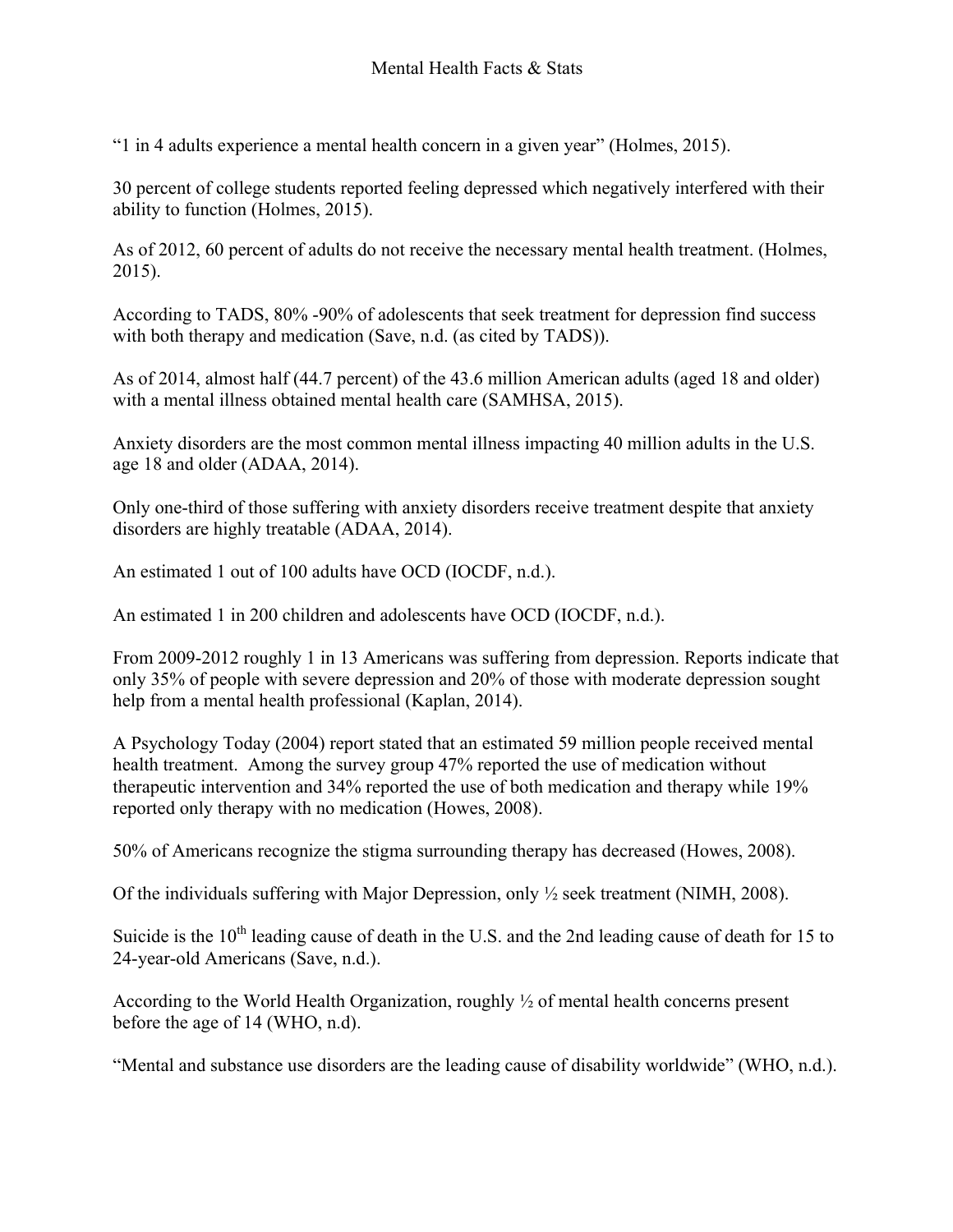ADAA (2014, September). *Facts & Statistics.* Retrieved from http://www.adaa.org/aboutadaa/press-room/facts-statistics

González, H.M. (as cited by NIMH). (2008, April 16). *Just Over Half of Americans Diagnosed with Major Depression Receive Care.* Retrieved from http://www.nimh.nih.gov/news/science-news/2010/just-over-half-of-americansdiagnosed-with-major-depression-receive-care.shtml

- Holmes, L., (2015, January 14). *19 Statistics That Prove Mental Illness Is More Prominent Than You Think.* Retrieved from http://www.huffingtonpost.com/2014/12/01/mental-illnessstatistics n 6193660.html
- Howes, R., (2008, April 16). *Fundamentals of Therapy #1: Who Goes?.* Retrieved from https://www.psychologytoday.com/blog/in-therapy/200804/fundamentals-therapy-1-whogoes
- IOCDF (n.d.). *Who Gets OCD?.* Retrieved from https://iocdf.org/about-ocd/who-gets-
- Kaplan, K., (2014, December 3). *7.6% of Americans are depressed, but few seek mental health treatment.* Retrieved from http://www.latimes.com/science/sciencenow/la-sci-sndepression-in-america-20141203-story.html
- SAMHSA (2015, September 17). *More Americans continue to receive mental health services, but substance use treatment levels remain low.* Retrieved from http://www.samhsa.gov/newsroom/press-announcements/201509170900

SAVE (n.d.) (as cited by the CDC). *Suicide Facts.* Retrieved from http://www.save.org/index.cfm?fuseaction=home.viewPage&page\_id=705D5DF4-055B-F1EC-3F66462866FCB4E6

World Health Organization (n.d.). *10 Facts on Mental Health.* Retrieved from